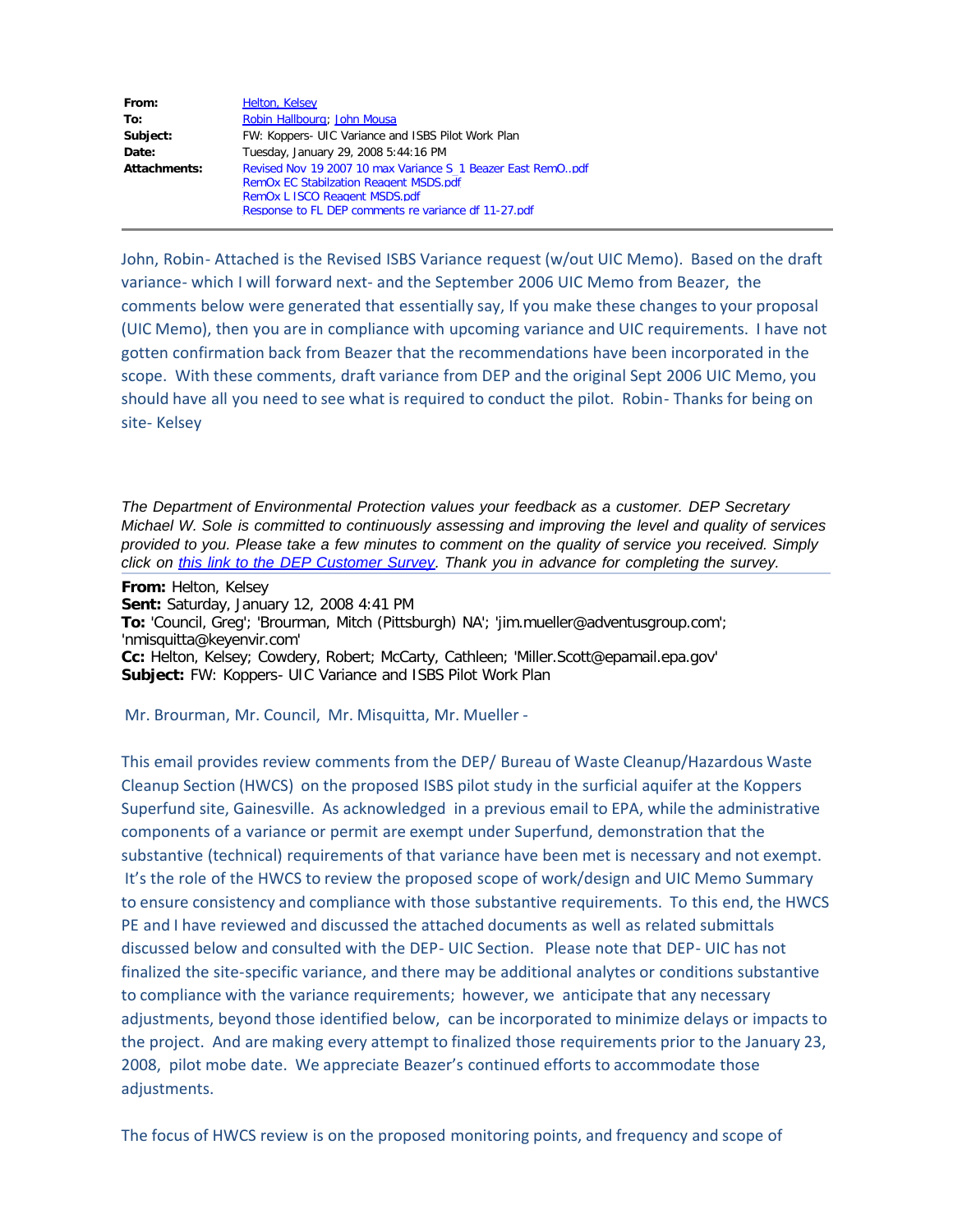sampling and analysis to demonstrate compliance with substantive UIC rule and variance requirements. Briefly- based on initial DEP comments and subsequent response and revised petition, we anticipate that substantive Site-Specific Variance requirements will include the following. These requirements should be specifically incorporated into the previously submitted (September 27, 2007) Field Plan including Table 3 and figures and the (October 2, 2007) UIC Summary Memo -

- 1) 150' radius temporary Zone of Discharge (ZOD) extending downgradient from the injection area(s)where temporary exceedances of Primary and/or Secondary groundwater standards are allowed by UIC Variance or Rule.
- 2) For this proposed remedial pilot, Primary standard analytes must include sodium,, antimony, arsenic, beryllium, cadmium, chromium, lead, mercury, selenium, thallium.
- 3) For this proposed remedial pilot, Secondary standard analytes must include aluminum, chloride, color, iron, manganese, pH and total dissolved solids (TDS).
- 4) Pre-Injection background and baseline sampling of groundwater monitoring wells prior to ISBS injection w/ analysis for the above 10 Primary and 7 Secondary standard analytes. Monitoring wells should include MW-14 (upgradient background), the 2 proposed MWs in the ISBS test areas, existing MW-1 ( approx 250' downgradient) and a surficial aquifer MW to be installed & located at the ZOD point of compliance, approx 150' downgradient of the test areas, per the variance application. Please note, the proposed existing monitoring well HG-10S is not sufficient as a compliance well since it is not screened in the surficial aquifer where the temporary ZOD applies. However, we are not opposed to inclusion of HG-10S in the monitoring program if it may provide some information as to potential vertical communication into the Hawthorn Group.
- 5) Post-Injection Monitoring- UIC compliance monitoring should include sampling of the above monitoring wells (excluding MW-14) approx the 16 weeks after injections (approx 3 months) as proposed in the Field Plan as well as **Quarterly thereafter (3 events)**, corresponding to the 1 year post- injection duration of the temporary ZOD proposed in the variance application. The monitoring frequency may be adjusted if subsequent injections are proposed. Please correct Section 3.3.4 of Field Plan to reflect above monitoring wells and that groundwater sample analyses will include the Primary and Secondary standard analytes identified above and monitoring will continue until those standards or background are met.
- 6) Please note that in the UIC memo, there is incorrect reference to an ISBS pilot test in the Upper Hawthorn Group, rather than the surficial aquifer at the site. This should be corrected.
- 7) Note- on Table 3 of Field Plan, soil/water analytical method is identified as EPA Method 8270 while in the text Section 3.3.4, post treatment monitoring, Method 8260 is referenced.

Thank you in advance for your responsiveness to the above comments. If you have any questions, I can be reached at 850-245-8969 or the HWCS PE, Rob Cowdery can be reached at 850-245-8964. Next week (1/13) , I am in Texas part of time and then Delray Bch, FL at a soil dig, but you can reach me on my cell at 850-567-6234, if necessary.